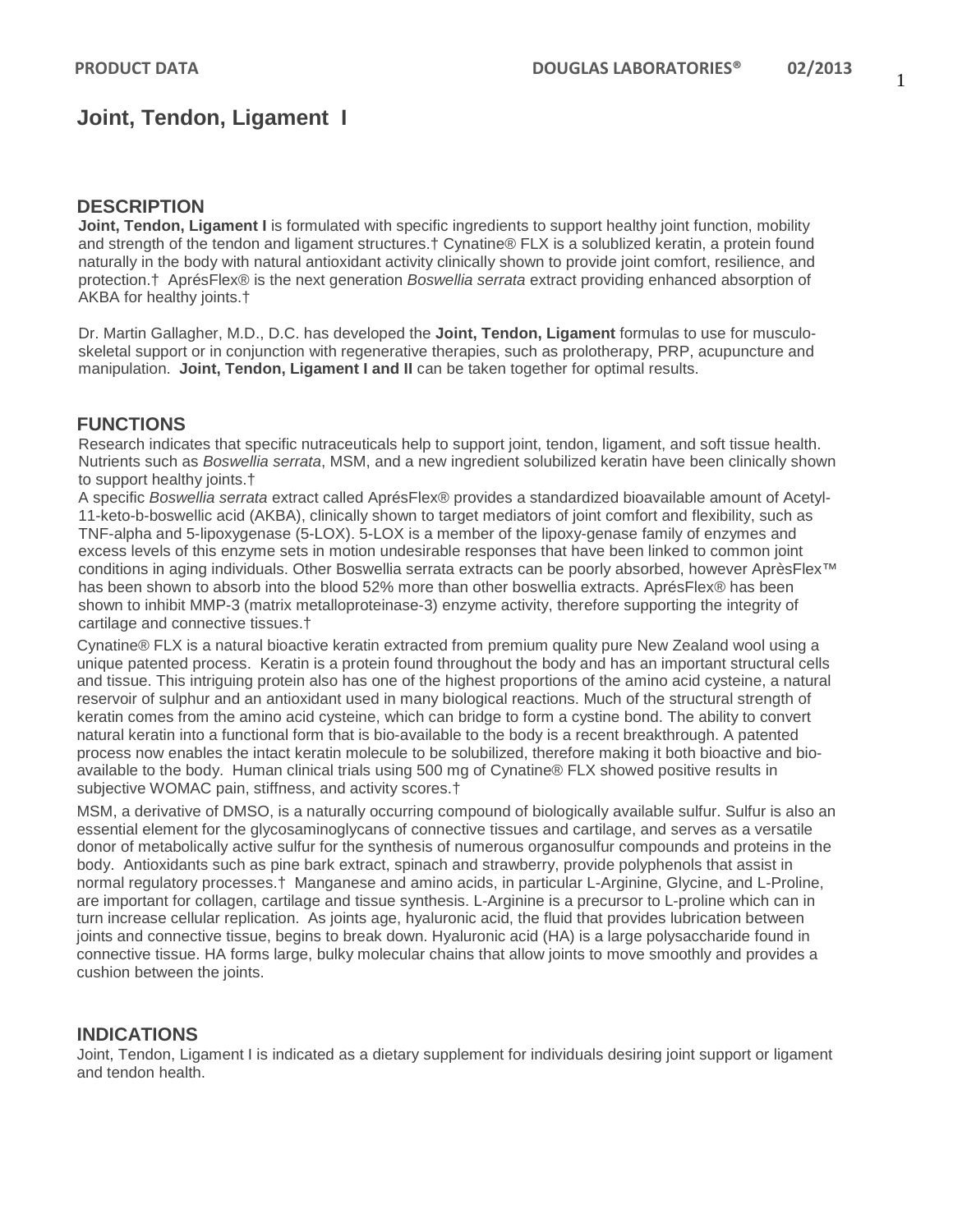# **Joint, Tendon, Ligament I**

#### **FORMULA (#201691-90X) Serving Size 3 Vegetarian capsules**

| Cynatine® FLX (soluble Keratin) 500 mg                     |  |
|------------------------------------------------------------|--|
|                                                            |  |
|                                                            |  |
|                                                            |  |
|                                                            |  |
| ApresFlex® Boswellia serrata extract (gum resin) 100 mg    |  |
| (standardized to 20% 3-0-Acetyl- 11-Keto-B-Boswellic Acid) |  |
|                                                            |  |
| (Fragaria vesca)(standardized to 2% polyphenols)           |  |
|                                                            |  |
| (Spinacia oleracea)(standardized to 1.5% polyphenols)      |  |
|                                                            |  |
|                                                            |  |
| (Pinus radiata)(standardized to 80% proanthocyanidins)     |  |
| Hyaluronic Acid (as sodium hyaluronate) 5 mg               |  |

Other Ingredients: Hydroxypropyl methylcellulose (capsule), dicalcium phosphate, cellulose, vegetable stearate, silica

## **SUGGESTED USE**

Adults take 3 capsules daily or as directed by your health care professional.

#### SIDE EFFECTS

No adverse effects have been reported.

WARNING: Do not take if pregnant or nursing or taking blood thinning medication such as Coumadin.

#### **STORAGE**

Store in a cool, dry place, away from direct light. Keep out of reach of children.

### **REFERENCES**

Martin P. Gallagher. Dr. Gallagher's Guide to 21<sup>st</sup> Century Medicine. Atlas Publishing. 2003

Paoloni JA, Orchard JW. The use of therapeutic medications for soft-tissue injuries in sports medicine. Med J Aust. 2005 Oct 3;183(7):384-8. Review.

Debbi EM, Agar G, Fichman G, Ziv YB, Kardosh R, Halperin N, Elbaz A, Beer Y, Debi R. Efficacy of methylsulfonylmethane supplementation on osteoarthritis of the knee: a randomized controlled study. BMC Complement Altern Med. 2011 Jun 27;11:50.

Sengupta K, Krishnaraju AV, Vishal AA, Mishra A, Trimurtulu G, Sarma KV, Raychaudhuri SK, Raychaudhuri SP. Comparative efficacy and tolerability of 5-Loxin and Aflapin Against osteoarthritis of the knee: a double blind, randomized, placebo controlled clinical study. Int J Med Sci. 2010 Nov1;7(6):366-77.

Amar A. Vishal, et al. A Double Blind, Randomized, Placebo Controlled Clinical Study Evaluates the Early Efficacy of Aflapin®(ApresFlex) in Subjects with Osteoarthritis of Knee. *Int. J. Med. Sci.* 2011, 8.